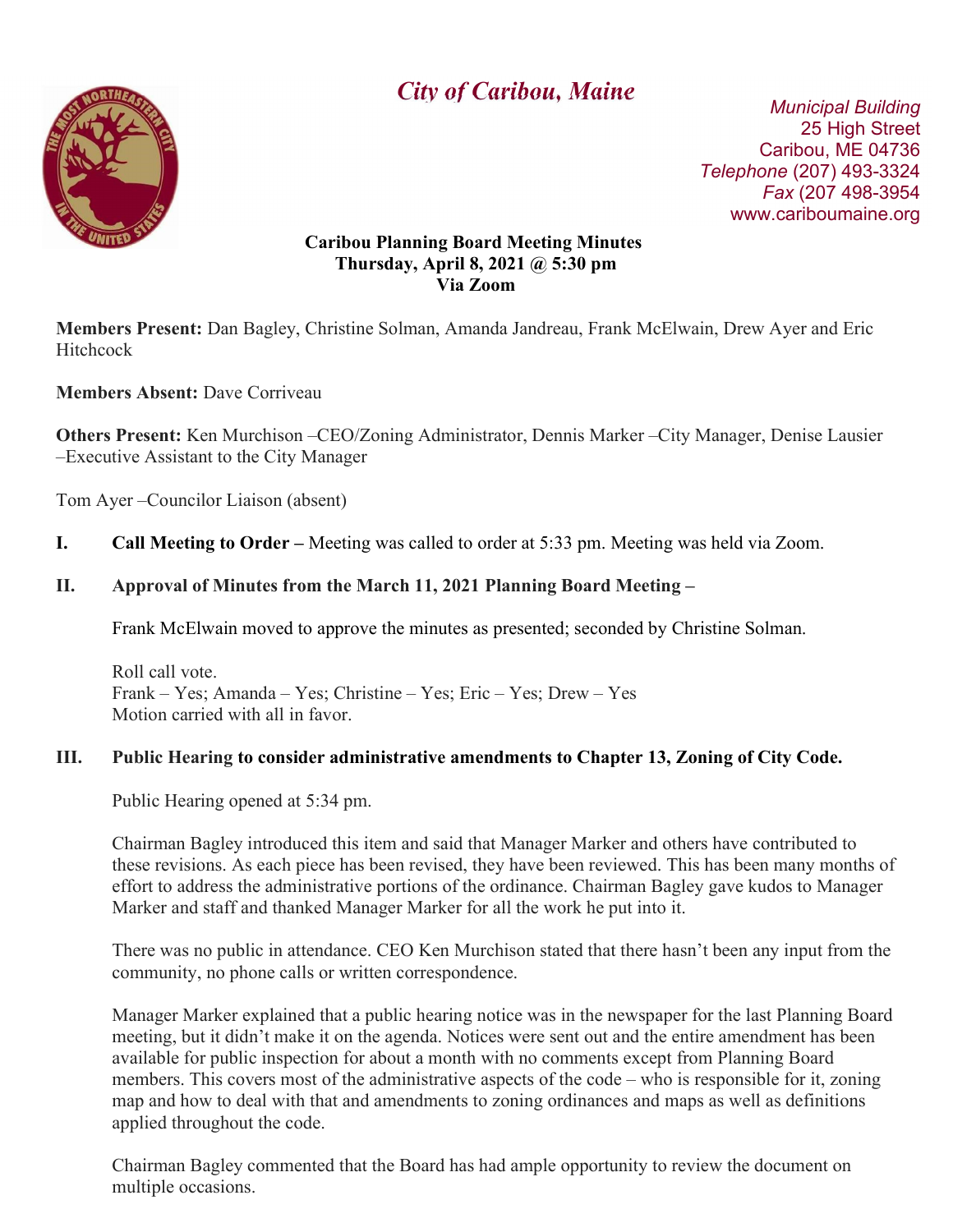Manager Marker stated that this was such a comprehensive rewrite that it would be replacing the current ordinance with this text and adopted as is.

Public Hearing closed at 5:40 pm.

## IV. Discussion and possible action on administrative amendments to Chapter 13, Zoning of City Code.

Christine Solman had concerns with waivers of certain elements of site design review. Ms. Solman was concerned of it being arbitrary, where with one project things could be waived, but then when another project comes along that the same things may not be waived. Ms. Solman stated that the Board cannot have free reign to waive whatever the Board wants to or they could get into legal issues if they are not treating people equally. Ms. Solman's proposal was that in the preliminary site design review, the applicant could apply to waive a requirement with an explanation as to why and the Board could waive it at that point before the final review.

Chairman Bagley commented that the ordinance allows waivers of requirements with no standards. The Board had decided previously that as a practice they would not waive requirements.

Christine Solman said that it states in the proposed revisions "with good cause" and that would need some explanation.

Manager Marker stated that this is more of the public hearing procedure, not requirements of the applications. The Board may change to "amend" instead of "waive". In the definitions of waivers, it states that the CEO or Planning Board have no power to waive statutory criteria.

Chairman Bagley clarified that concept plan reviews and final plan reviews have a long list of requirements. The Board has discussed on multiple occasions if they have to require all of that. Mr. Bagley said that requiring engineered stamped drawings for someone building a shed is way over what is needed.

Manager Marker clarified that specific criteria could be built into the site design review process. When the Board gets into the revisions of this, they can take a closer look and add specific criteria.

Discussion on general maintenance activities on a property and what should and shouldn't require a permit.

Chairman Bagley stated that they would like to have the zoning ordinance be more user friendly and he also has concerns in making sure the processes are consistent with the Board's practice. Chairman Bagley feels more work needs to be done on this.

Drew Ayer moved to table this item; seconded by Frank McElwain.

Roll call vote. Frank – Yes; Amanda – Yes; Christine – Yes; Eric – Yes; Drew – Yes Motion carried with all in favor.

Public Hearing remains open until the next meeting.

#### V. New Business:

## a. Discussion on Revisions to Section 13-700.13 Home Occupations. –

Manager Marker explained this has come to the Board before. Comments and changes given to Mr. Marker by the Board members has been placed into the document. Mr. Marker gave an overview of some of the elements of the proposed revisions.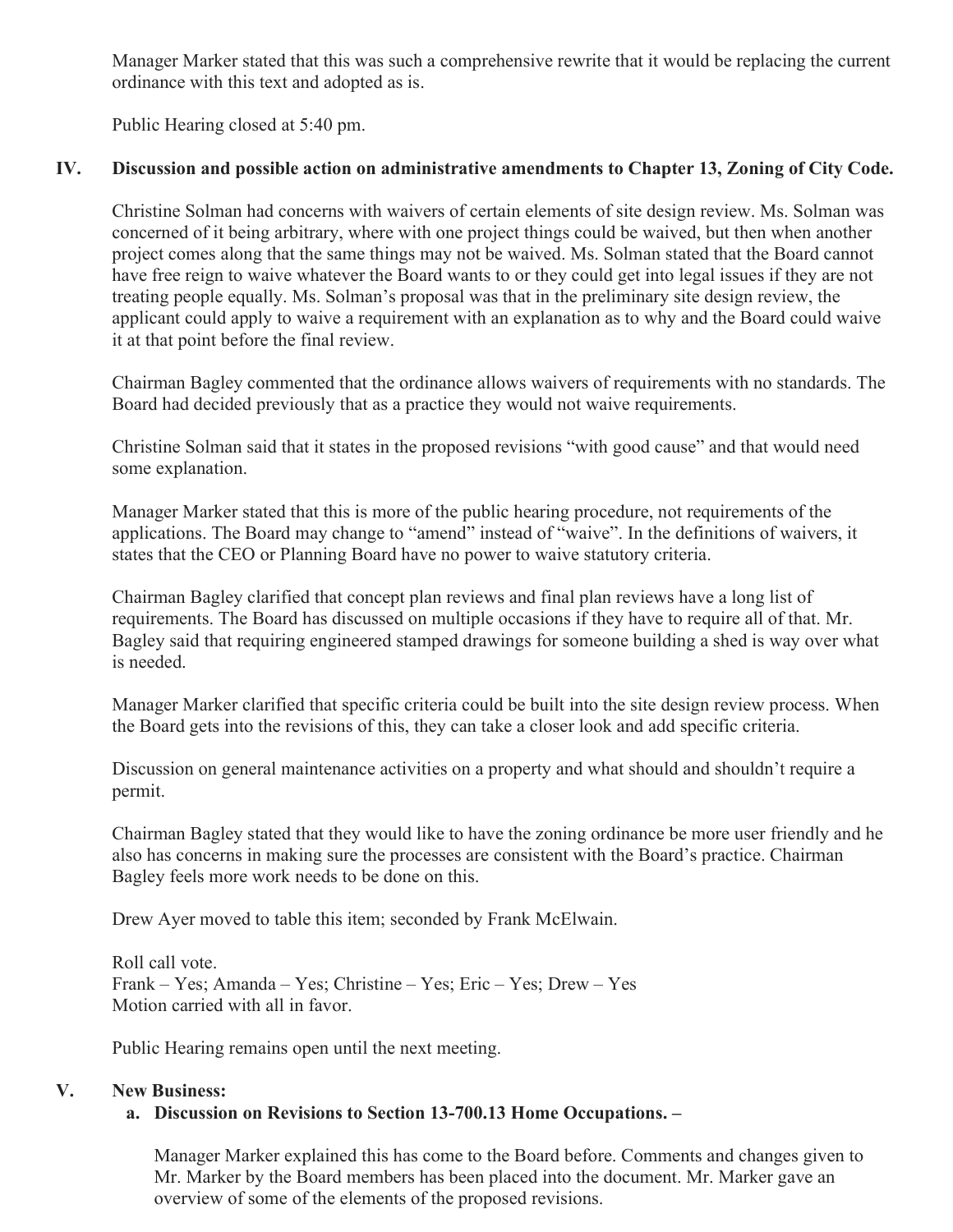Chairman Bagley recommended flagging the uses on the land use table for home occupations. Manager Marker clarified that the land use table identifies primary uses of property. For Home Occupations, you would need to look into the text of the code. It would be good to clarify that the land use table is a primary use table. Home Occupations is now a line in the land use table.

CEO Ken Murchison said that he suspects that Home Occupations will be a trending thing. There is more interest of people working from their homes.

The Board will hold a Public Hearing on this item at the next Planning Board meeting in May.

Manager Marker is working on Site Design Review Standards. He plans to have something ready for the Board at their next meeting for review. Review processes has standards intermingled in other sections. Mr. Marker will be simplifying and moving the standards into the standards section.

#### VI. Staff Report – CEO Ken Murchison -

a. Land Bank Legislation – Language is in for review, there are 1800 LD's ahead of it. Attorney Rick Solman is looking at language that could be used locally.

Manager Marker commented that it will not be called a land bank but would be used for tax acquired properties where perhaps a non-profit entity could rehab or develop a piece of property. City would enter into an agreement as they develop the property. The City would get the taxes owed out of it.

- b. Land Use Survey Mapping Mr. Murchison is still working on this project.
- c. Demolition of 827 Main Street This building is across from the Airport. The center part of the building and the roof have both collapsed. It has been deemed a dangerous building. Going out for bid on asbestos removal and demolition.
- d. Stream Smart Road Crossing Workshop Potential work at Otter Brook. The railroad base is washed out. The state is going to close it up and probably restore the stream. There is a City bridge on Limestone Street that is aging and showing some stress. Caribou Stream has many stream crossings in the watershed. There are several in the City but they start in another township. Develop a system for the stream crossing for a watershed.
- e. Continued Clean-up of Former Birdseye Processing Facility Need to dig out area and send waste to Aroostook Waste Solutions. Looking at Phase 2.
- f. Riverfront Redevelopment Committee Striving to become an official committee of the City. The Rec Department is holding a canoe race on the river coming up and the Riverfront Redevelopment Committee is hoping to be a presence at that event.
- g. Other Items There is some talk of a subdivision off the Baird Road, had an interest in a home occupation today and this is the time of year for a lot of garbage complaints.

Chairman Bagley suggested to Manager Marker to include the approved minutes from tonight to go to the Council for the public hearing on the rezone.

Chairman Bagley polled the Board about in person meetings. The Board decided to meet in person at the May meeting.

Manager Marker stated that for the Ogren Road dump site solar project, they have been going back and forth on lease agreements. Attorneys have been reviewing them. City ordinance states that the lease agreement has to be in an ordinance format with a first read and a public hearing at Council level. Manager Marker has been meeting with a Council sub-committee on the City Charter. There are